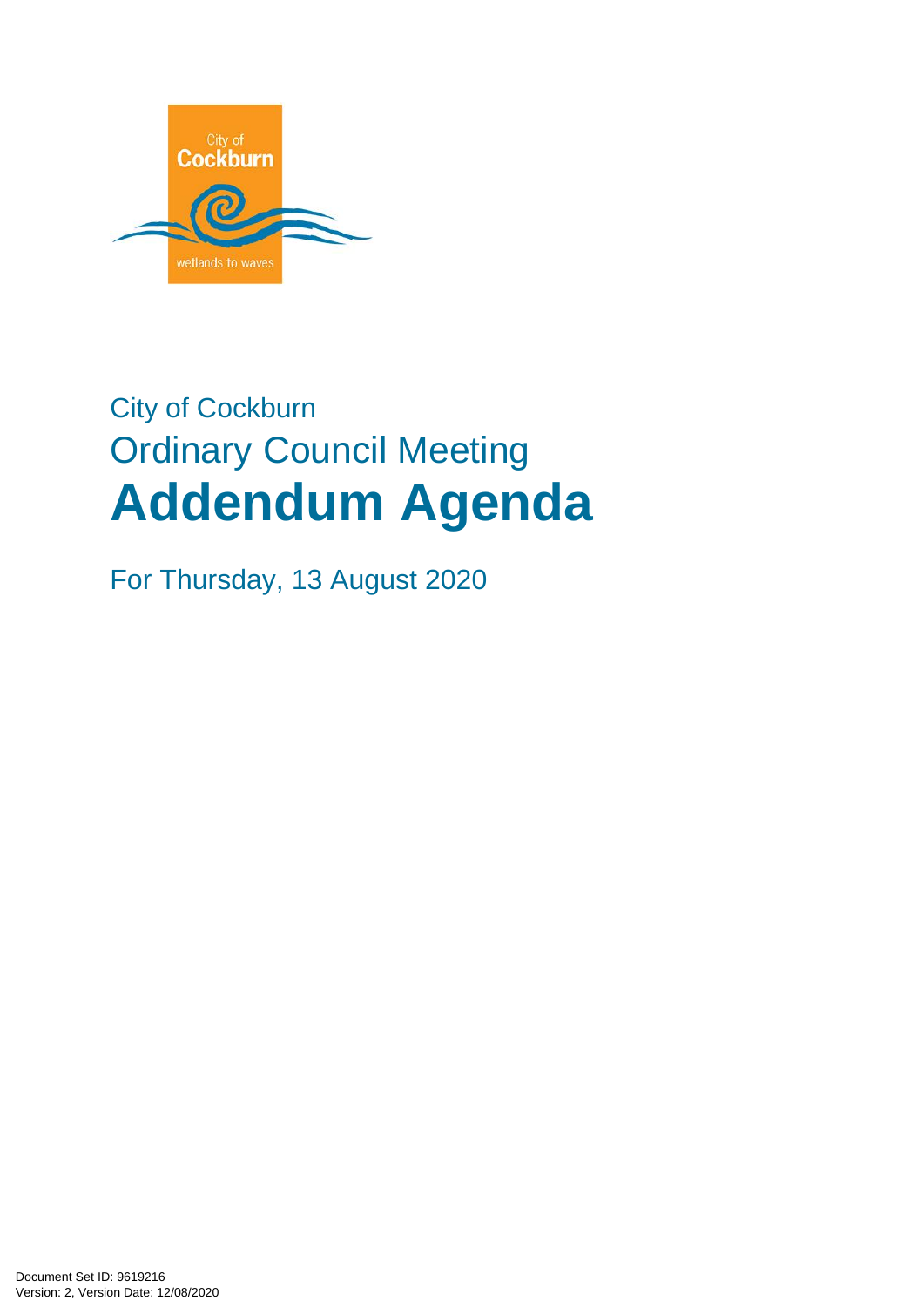Document Set ID: 9619216<br>Version: 2, Version Date: 12/08/2020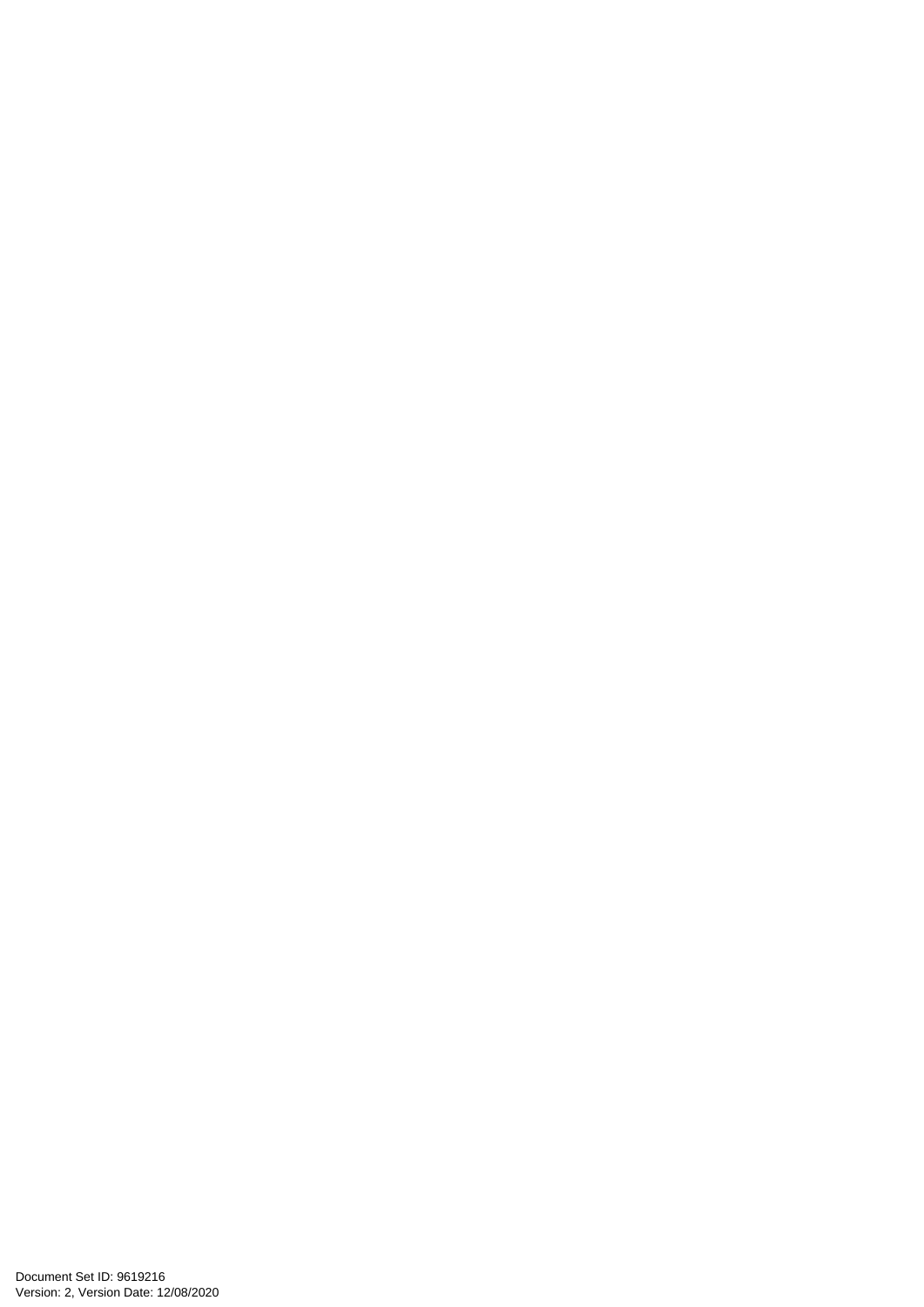## **CITY OF COCKBURN**

### **SUMMARY OF ADDENDUM AGENDA TO BE PRESENTED TO THE ORDINARY COUNCIL MEETING TO BE HELD ON THURSDAY, 13 AUGUST 2020 AT 7.00 PM**

**Page**

| 21. | NEW BUSINESS OF AN URGENT NATURE INTRODUCED BY MEMBERS |  |  |
|-----|--------------------------------------------------------|--|--|
|     |                                                        |  |  |
|     | 21.2 LEAVE OF ABSENCE - CR CHAMONIX TERBLANCHE  6      |  |  |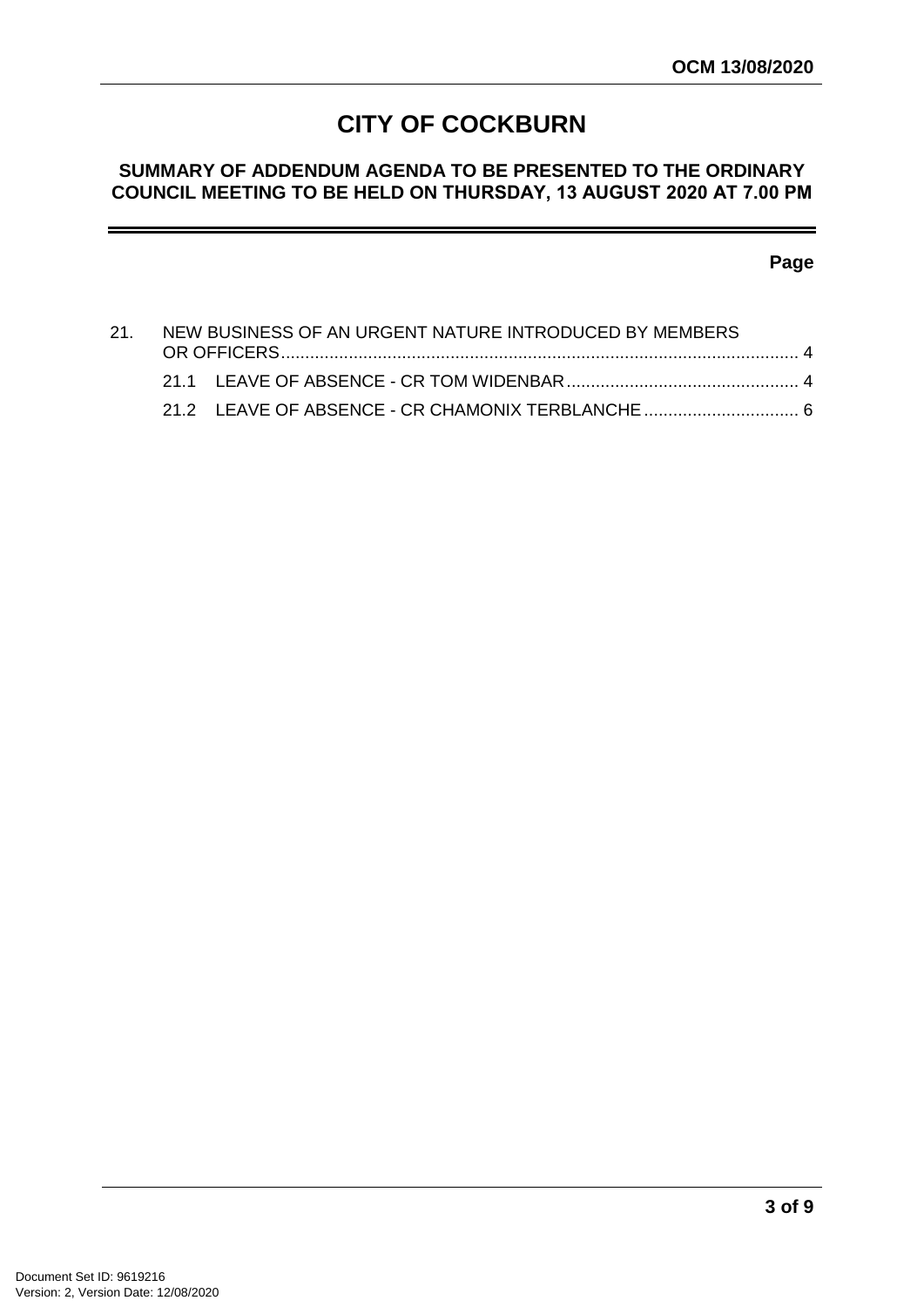## **CITY OF COCKBURN**

## **ADDENDUM AGENDA TO BE PRESENTED TO THE ORDINARY COUNCIL MEETING TO BE HELD ON THURSDAY, 13 AUGUST 2020 AT 7.00 PM**

### <span id="page-3-0"></span>**21. NEW BUSINESS OF AN URGENT NATURE INTRODUCED BY MEMBERS OR OFFICERS**

#### <span id="page-3-1"></span>**21.1 LEAVE OF ABSENCE - CR TOM WIDENBAR**

**Author(s)** D Green

**Attachments** N/A

#### **RECOMMENDATION**

That Council grants leave of absence to Cr Tom Widenbar for the 10 September 2020 Ordinary Council Meeting, pursuant to Section 2.25 of the *Local Government Act 1995*.

#### **Background**

Pursuant to the provisions of section 2.25 of the *Local Government Act 1995*, Council is able to grant members leave of absence from attending Council meetings.

#### **Submission**

N/A

#### **Report**

By email received on 5 August 2020, Cr Tom Widenbar has applied for a leave of absence for the 10 September 2020 Ordinary Council Meeting as he will be on leave from his employment.

#### **Strategic Plans/Policy Implications**

#### Listening & Leading

*A community focused, sustainable, accountable and progressive organisation.*

• Ensure good governance through transparent and accountable, planning, processes, reporting, policy and decision making.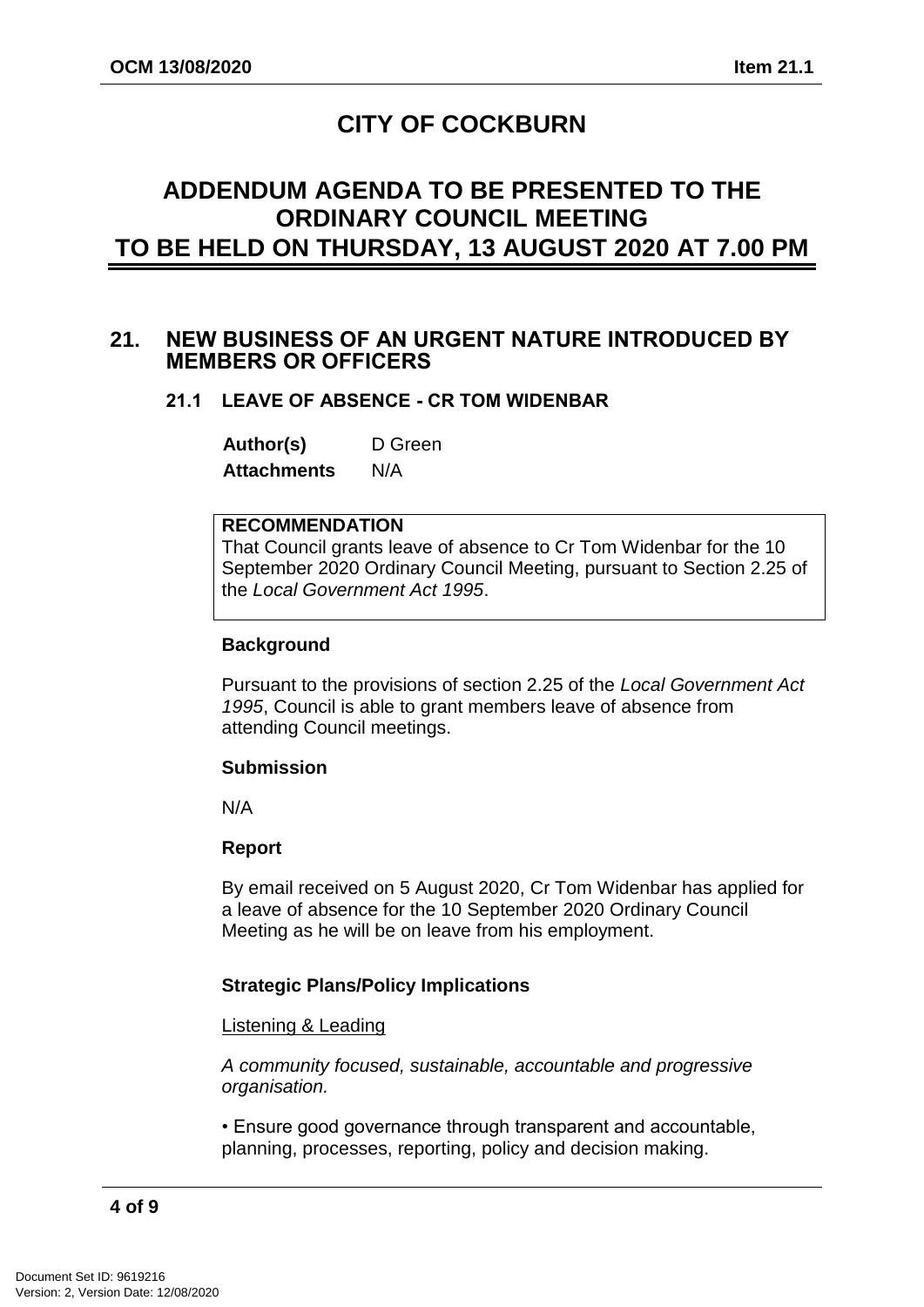#### **Budget/Financial Implications**

N/A

#### **Legal Implications**

Section 2.25(1) of the *Local Government Act 1995* refers.

#### **Community Consultation**

N/A

#### **Risk Management Implications**

There is a "Low" level of "Service Disruption" risk associated with this item.

#### **Advice to Proponent(s)/Submitters**

N/A

**Implications of Section 3.18(3)** *Local Government Act 1995*

Nil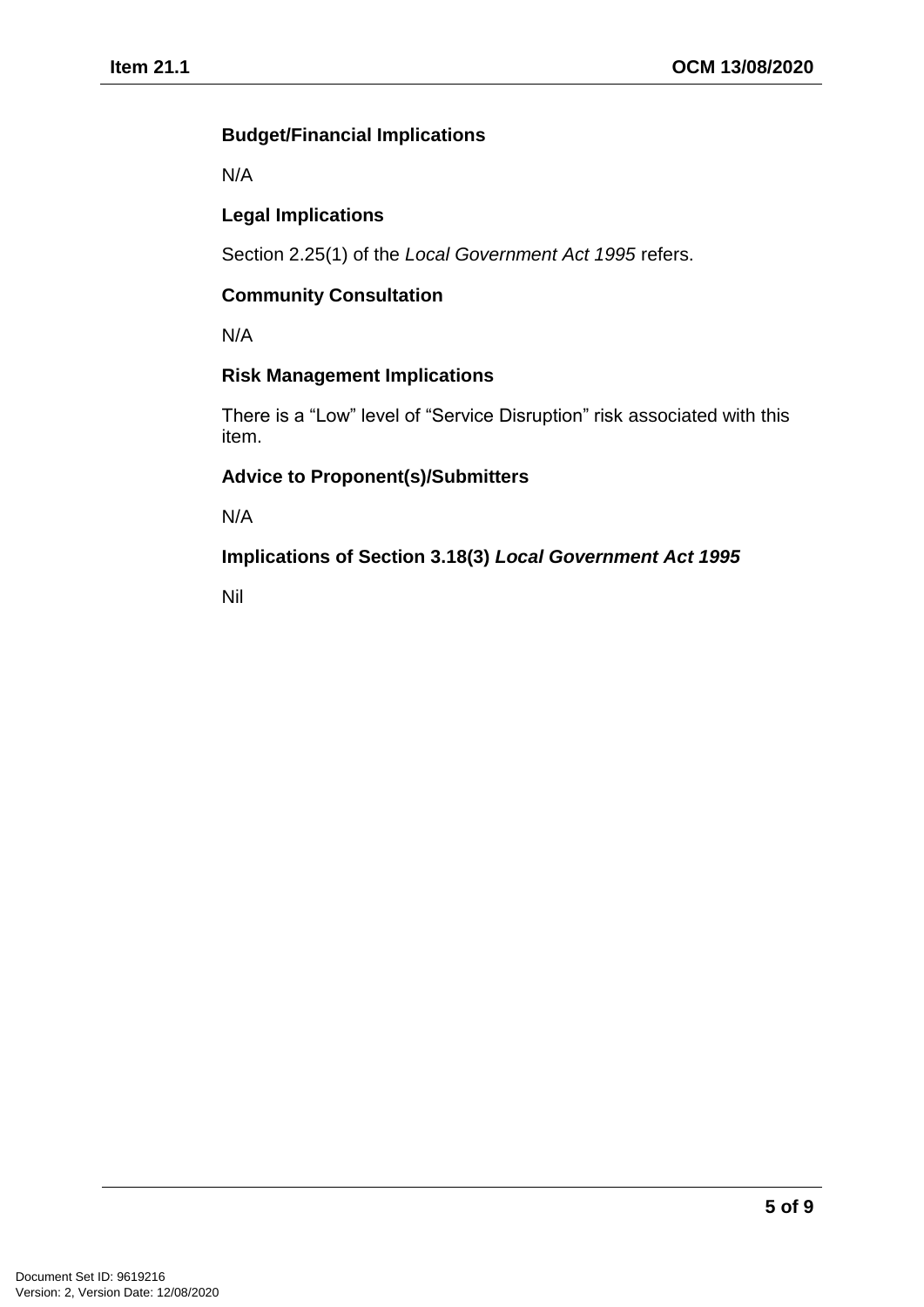#### <span id="page-5-0"></span>**21.2 LEAVE OF ABSENCE - CR CHAMONIX TERBLANCHE**

**Author(s)** G Bowman **Attachments** 1. Leave of Absence - Cr Chamonix Terblanche <u>↓</u>

#### **RECOMMENDATION**

That Council grants leave of absence to Cr Chamonix Terblanche for the 8 October 2020, 12 November 2020 and 10 December 2020 Ordinary Council Meetings, pursuant to Section 2.25 of the *Local Government Act 1995.*

#### **Background**

Pursuant to the provision of section 2.25 of the Local Government Act 1995, Council is able to grant members leave of absence from attending Council meetings.

#### **Submission**

N/A

#### **Report**

By email received on 11 August 2020, Cr Chamonix Terblanche has applied for a leave of absence for the 8 October 2020, 12 November 2020 and 10 December2020 Ordinary Council Meetings as she will be travelling for work.

#### **Strategic Plans/Policy Implications**

#### Listening and Leading

*A community focused, sustainable, accountable and progressive organisation.*

 Ensure good governance through transparent and accountable, planning, processes, reporting, policy and decision making.

#### **Budget/Financial Implications**

N/A

#### **Legal Implications**

Section 2.25(1) of the *Local Government Act 1995* refers.

#### **Community Consultation**

N/A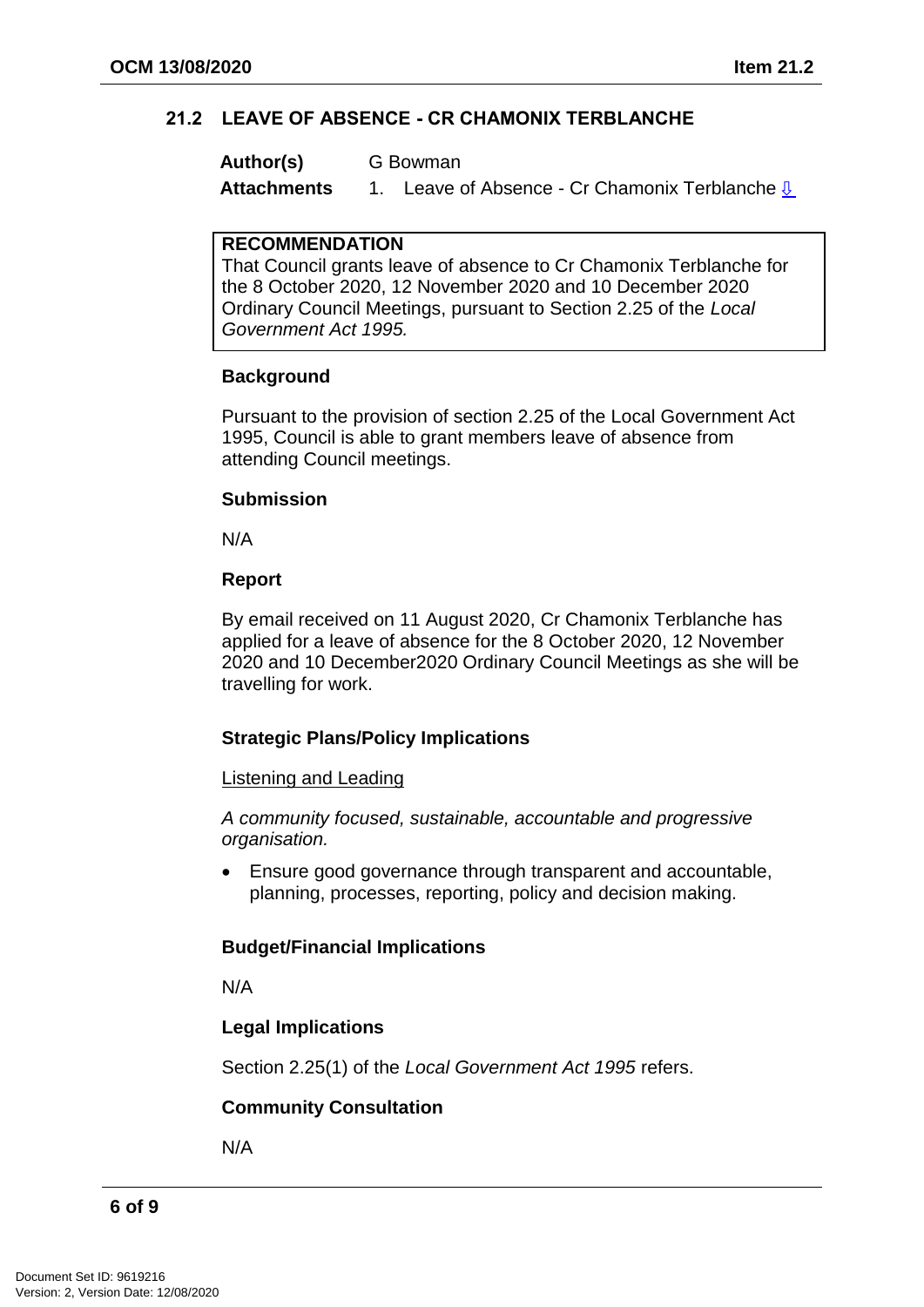#### **Risk Management Implications**

There is a 'low' level of 'Service Disturbance' risk associated with this item.

#### **Advice to Proponent(s)/Submitters**

N/A

#### **Implications of Section 3.18(3)** *Local Government Act 1995*

Nil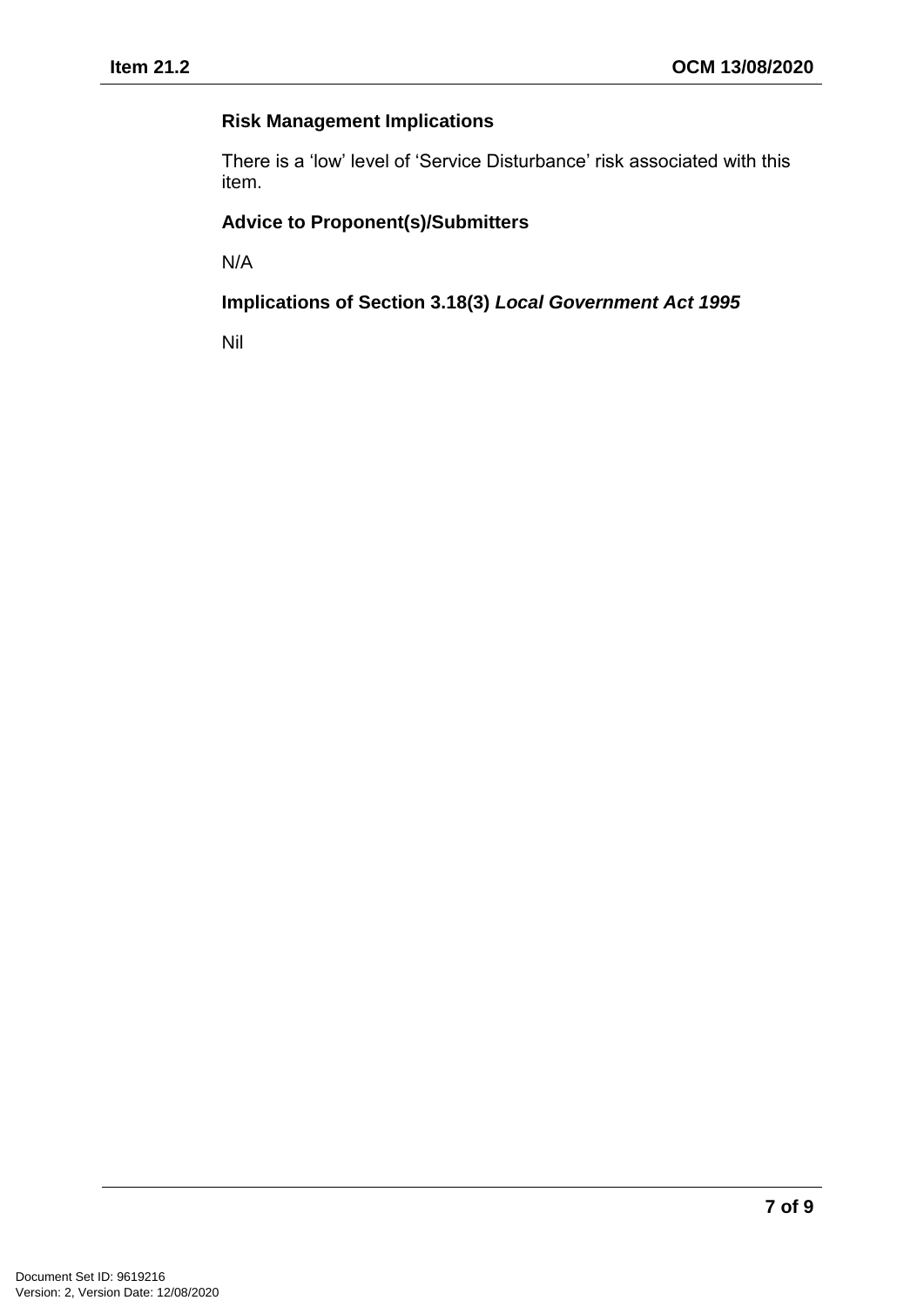<span id="page-7-0"></span>From: To: Subject: Date: **Attachments:**  **Gail Bowman** Minute Clerk; Vanessa Frankson; Bernadette Pinto; Daniel Arndt FW: LOA application for Aug OCM Tuesday, 11 August 2020 4:39:57 PM image001.png image002.png<br>image003.png imageoos.phy<br>image484a15.PNG<br>imagefe4101.PNG imagere+101.PNG<br>image633ade.PNG<br>image748580.PNG image0fd7af.PNG<br>imagee64a34.PNG

Please see approval from the Mayor for this late item to be included in the August OCM **Thanks** 

| Kind regards                                                                                    |                |
|-------------------------------------------------------------------------------------------------|----------------|
| <b>Gail Bowman</b><br>Executive Manager Strategy and Civic Support   Strategy and Civic Support |                |
| P 08 9411 3444                                                                                  | $\overline{2}$ |
| E gbowman@cockburn.wa.gov.au                                                                    |                |

Cockburn Nyungar moort Beeliar boodja-k kaadadjiny. Koora, yeyi, benang baalap nidja boodja-k kaaradjiny.

Cockburn acknowledges the Nyungar people of Beeliar boodja. Long ago, now and in the future they care for country

From: Mayor - Logan K Howlett Sent: Tuesday, 11 August 2020 4:39 PM To: Gail Bowman Subject: RE: LOA application for Aug OCM Approved thanks Gail.

|   | His Worship the Mayor<br>Logan K Howlett, JP                                                                            |           |
|---|-------------------------------------------------------------------------------------------------------------------------|-----------|
| 2 | 9 Coleville Crescent, Spearwood WA 6163<br>PO Box 1215, Bibra Lake DC WA 6965<br>P 08 9411 3420 (direct) M 0407 337 650 | $\vert$ ? |
|   | E Lkhowlett@cockburn.wa.gov.au<br>www.cockburn.wa.gov.au                                                                |           |

From: Gail Bowman Sent: Tuesday, 11 August 2020 4:37 PM To: Mayor - Logan K Howlett Subject: FW: LOA application for Aug OCM Hello Logan Do you approve for a late item to be included in the August OCM agenda regarding a Leave Of Absence request from Cr Dr Terblanche? **Thanks** Kind regards

#### **Gail Bowman**

| Acting Director Governance and Community Services |   |
|---------------------------------------------------|---|
| P 08 9411 3444                                    | 2 |
| E gbowman@cockburn.wa.gov.au                      |   |
|                                                   |   |
|                                                   |   |

Cockburn Nyungar moort Beeliar boodja-k kaadadjiny. Koora, yeyi, benang baalap nidja boodja-k kaaradjiny.